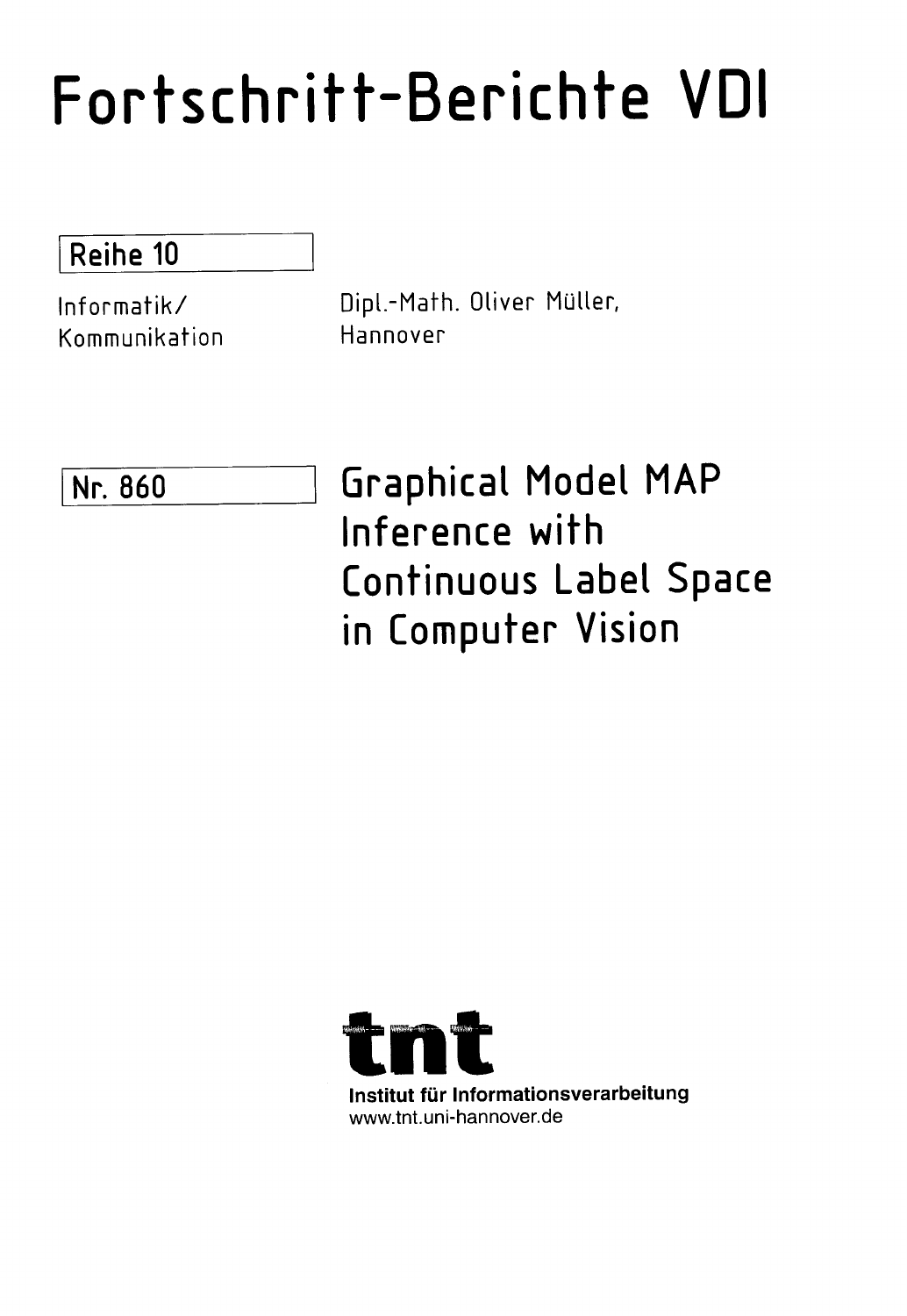## **Contents**

| 1              | 1.1<br>1.2<br>1.3<br>1.4                                     | Introduction<br>10                                                                            |                                                                                       |    |  |  |  |  |
|----------------|--------------------------------------------------------------|-----------------------------------------------------------------------------------------------|---------------------------------------------------------------------------------------|----|--|--|--|--|
| $\overline{2}$ | 2.1<br>2.2                                                   | Related Work<br>15<br>16<br>Approximate MAP Inference in Probabilistic Graphical Models<br>19 |                                                                                       |    |  |  |  |  |
| 3              |                                                              | Fundamentals<br>25                                                                            |                                                                                       |    |  |  |  |  |
|                | 3.1                                                          | <b>Notations</b>                                                                              |                                                                                       | 26 |  |  |  |  |
|                | $3.2\,$                                                      |                                                                                               |                                                                                       | 27 |  |  |  |  |
|                |                                                              | 3.2.1                                                                                         |                                                                                       | 28 |  |  |  |  |
|                |                                                              | 3.2.2                                                                                         |                                                                                       | 28 |  |  |  |  |
|                |                                                              | 3.2.3                                                                                         | Factor Graph<br>a de la caractería de la caractería de la caractería de la caractería | 31 |  |  |  |  |
|                | 33                                                           |                                                                                               | Inference in Probabilistic Graphical Models                                           | 33 |  |  |  |  |
|                |                                                              | 3.3.1                                                                                         | Max-Product Belief Propagation                                                        | 35 |  |  |  |  |
|                |                                                              | 3.3.2                                                                                         | Max-Product Loopy Belief Propagation                                                  | 37 |  |  |  |  |
|                |                                                              | 3.3.3                                                                                         |                                                                                       | 39 |  |  |  |  |
|                | 3.4                                                          |                                                                                               | Markov Chain Monte-Carlo Methods $\ldots \ldots \ldots \ldots \ldots \ldots \ldots$   | 45 |  |  |  |  |
|                |                                                              | 3.4.1                                                                                         |                                                                                       | 48 |  |  |  |  |
|                |                                                              | 3.4.2                                                                                         |                                                                                       | 48 |  |  |  |  |
|                |                                                              | 3.4.3                                                                                         |                                                                                       | 50 |  |  |  |  |
|                | 3.5                                                          |                                                                                               | Max-Product Particle Belief Propagation                                               | 54 |  |  |  |  |
| 4              | Stochastic Inference in Probabilistic Graphical Models<br>56 |                                                                                               |                                                                                       |    |  |  |  |  |
|                | 4.1                                                          |                                                                                               |                                                                                       | 59 |  |  |  |  |
|                |                                                              | 4.1.1                                                                                         | Sampling from Product-Max Distributions $\ldots \ldots \ldots \ldots$                 | 59 |  |  |  |  |
|                |                                                              | 4.1.2                                                                                         |                                                                                       | 61 |  |  |  |  |
|                |                                                              | 4.1.3                                                                                         |                                                                                       | 64 |  |  |  |  |
|                |                                                              | 4.1.4                                                                                         |                                                                                       | 66 |  |  |  |  |
|                | 4.2                                                          |                                                                                               | Tree-Reweighted Particle Max-Product                                                  | 69 |  |  |  |  |
|                |                                                              | 4.2.1                                                                                         |                                                                                       | 71 |  |  |  |  |
|                |                                                              | 4.2.2                                                                                         |                                                                                       | 73 |  |  |  |  |
|                |                                                              |                                                                                               |                                                                                       |    |  |  |  |  |